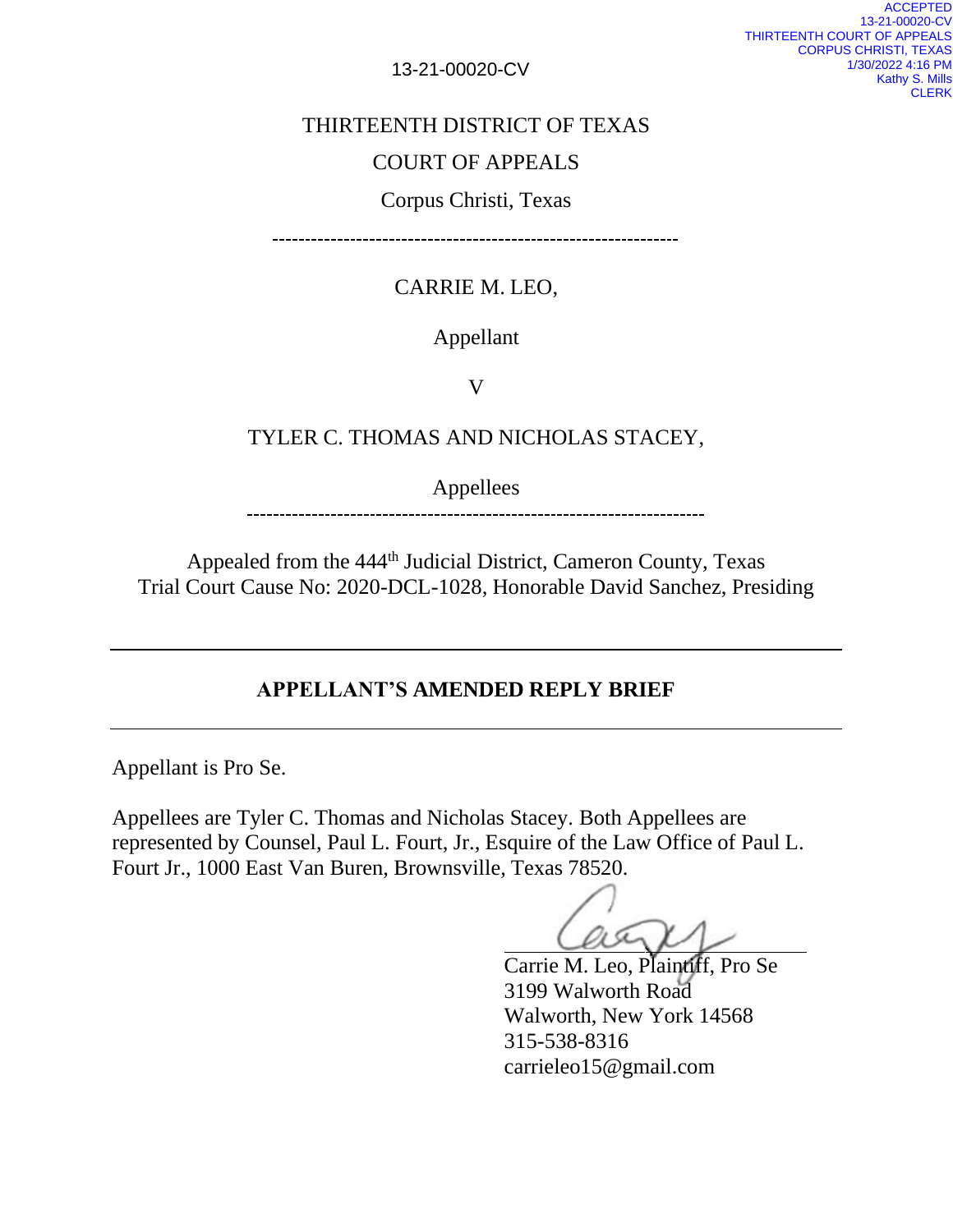| <b>TABLE OF CONTENTS</b>                                                           | Pg.         |
|------------------------------------------------------------------------------------|-------------|
| <b>Index of Authorities</b>                                                        | 2           |
| <b>Statement of the Case</b>                                                       | 3           |
| <b>Issues Presented</b>                                                            | 3           |
| Argument                                                                           | $3 - 8$     |
| Conclusion & Prayer of Relief                                                      | 9           |
| <b>Certificate of Service</b>                                                      | 10          |
| <b>Certificate of Compliance</b>                                                   | 10          |
| <b>Index of Authorities</b>                                                        |             |
| Bisby v. Dow Chem. Co,<br>Cire v Cummings,<br>Gaspard v. Beadle,<br>In re Fuentes, | 8<br>5<br>9 |
|                                                                                    | 8           |
| <b>Statutes</b>                                                                    |             |
| TEX. R. Civ Pro. 13                                                                | 3           |
| TEX. R. App. Pro. 26.1                                                             | 4           |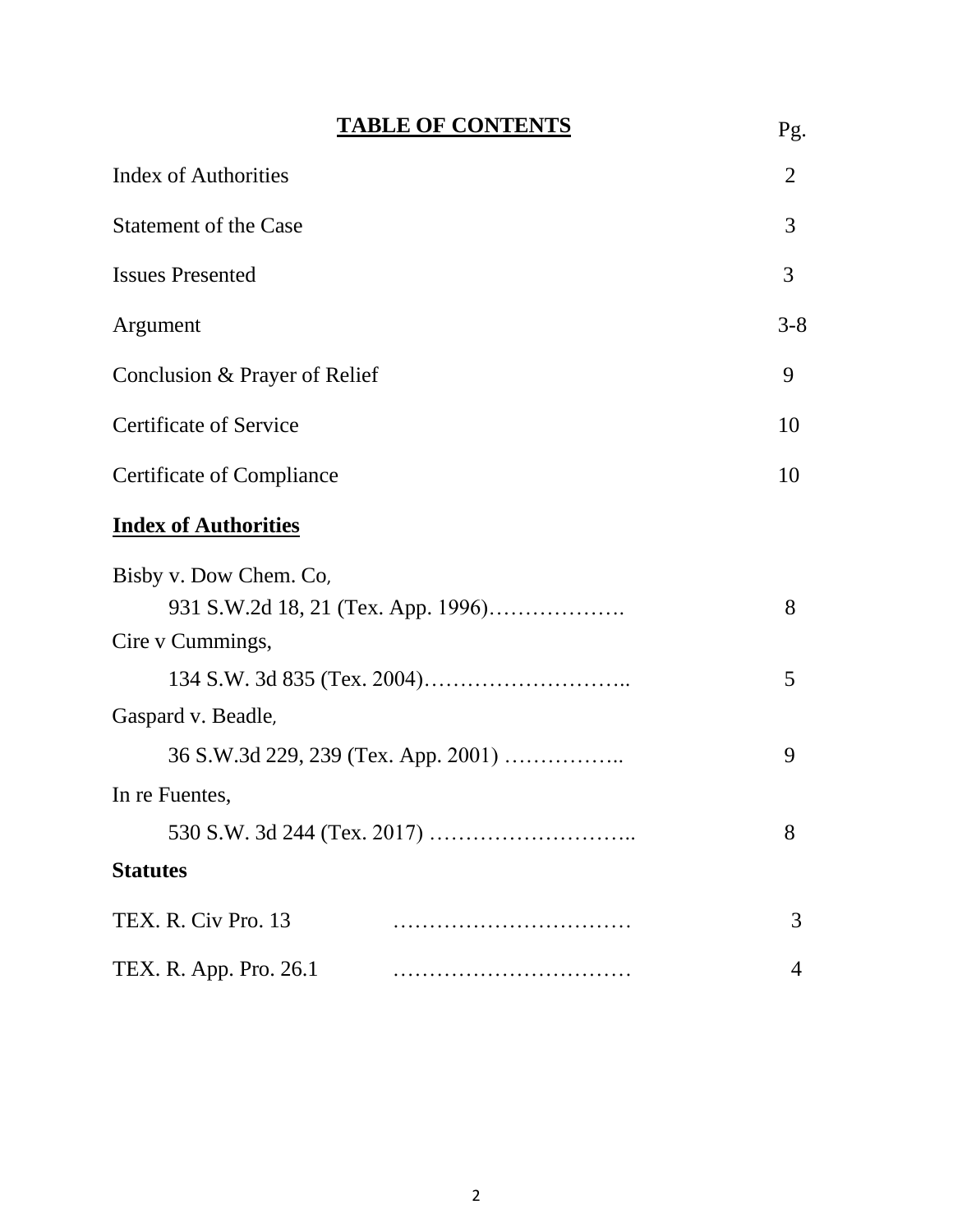#### **BRIEF REVIEW OF STATEMENT OF THE CASE**

Appellant is appealing a district trial court order dated January 6, 2021, which awarded sanctions against Appellant payable to both named Appellees in the amount of ten thousand dollars (\$10,000.00) based on Texas Civil Rule 13. The underlying civil lawsuit filed by Appellant sought the return of her exotic animals (personal property) in the custody and possession of Appellees. Specifically, Appellant sought the Texas District Court's help to enforce a duly issued interlocutory order from the New York Supreme Court directing the Appellees to return her animals.

#### **ISSUES PRESENTED THOUGH APPELLEES' ANSWER BRIEF**

## **I. Factual Misrepresentations from Appellees Concerning Chronology of Appellant's Filings**

**II. Absence of Support to Sustain Appellees' Arguments Relative to Judicial Factual Suppositions/Assumptions Against Appellant for Rule 13 Bad Faith**

#### **ARGUMENT**

### I. **FACTS AND CHRONOLOGY IN REBUTTAL TO ANSWER BRIEF (Factual Misrepresentations Debunked)**

A. The undersigned Appellant filed her case, as a plaintiff, in the District Court for the 444<sup>th</sup> Judicial District, Cameron County, Texas on February 26, 2020 (Clerk's Record at pg. 56). On page eleven (11) of Appellees' Answer Brief, a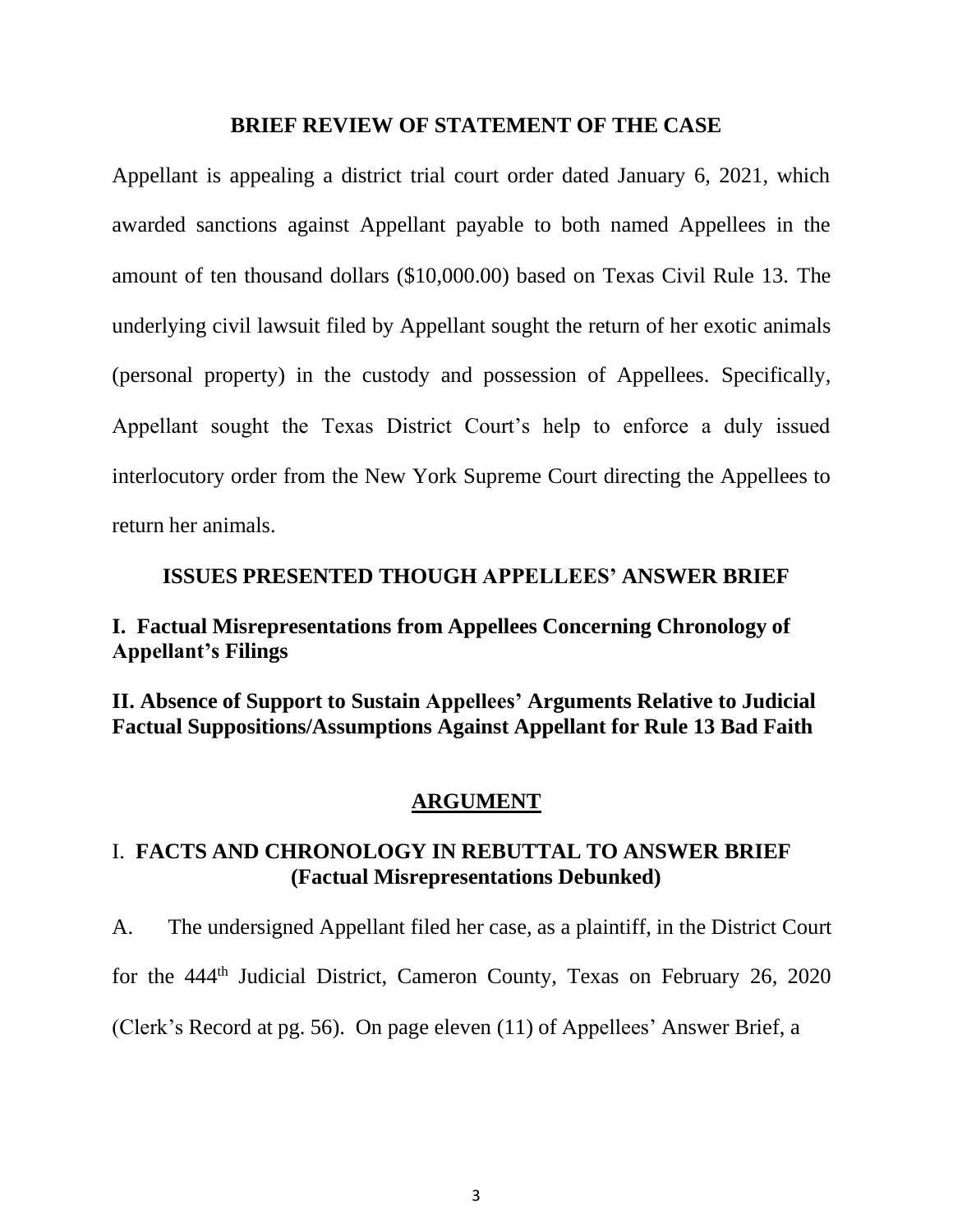citation was made that at Clerk's Record Vol 5, at pg. 996, this reviewing court will locate the trial court's findings of fact and conclusions of law as cited.

Directing this Court to said Findings and Conclusions of the Court executed by the trial court on February 12, 2021 as cited by Appellees, enumerated paragraph 3 found that it was "false and willful" on the part of the undersigned Appellant to have alleged in Appellant's Texas trial court Complaint that she was prosecuting a pending case in the Jefferson County, New York Supreme Court against Appellees *on* February 26, 2020, because the undersigned Appellant *knew* that said New York case had been dismissed four (4) months later into the future on July 11, 2020. Again, if this reviewing appellate court will examine these dates, it is apparent that said trial court document is contradictory and defective on its face. The dismissal of the New York Supreme Court case four (4) months **AFTER** the undersigned's filing in the Texas District Court case in February of 2020 cannot support paragraph number 3 as per CR Vol 5 at 996 that Appellant filed such an action with the knowledge that her/my case in New York would or might be dismissed on some future date for reasons unrelated to the substance of the interlocutory order.

B. Appellant's Notice of Appeal was filed consistent with Texas Rule of Appellate Procedure, 26.1, which required the undersigned's Notice of Appeal to be filed within 30 days of its execution/rendition. The trial court dismissed

4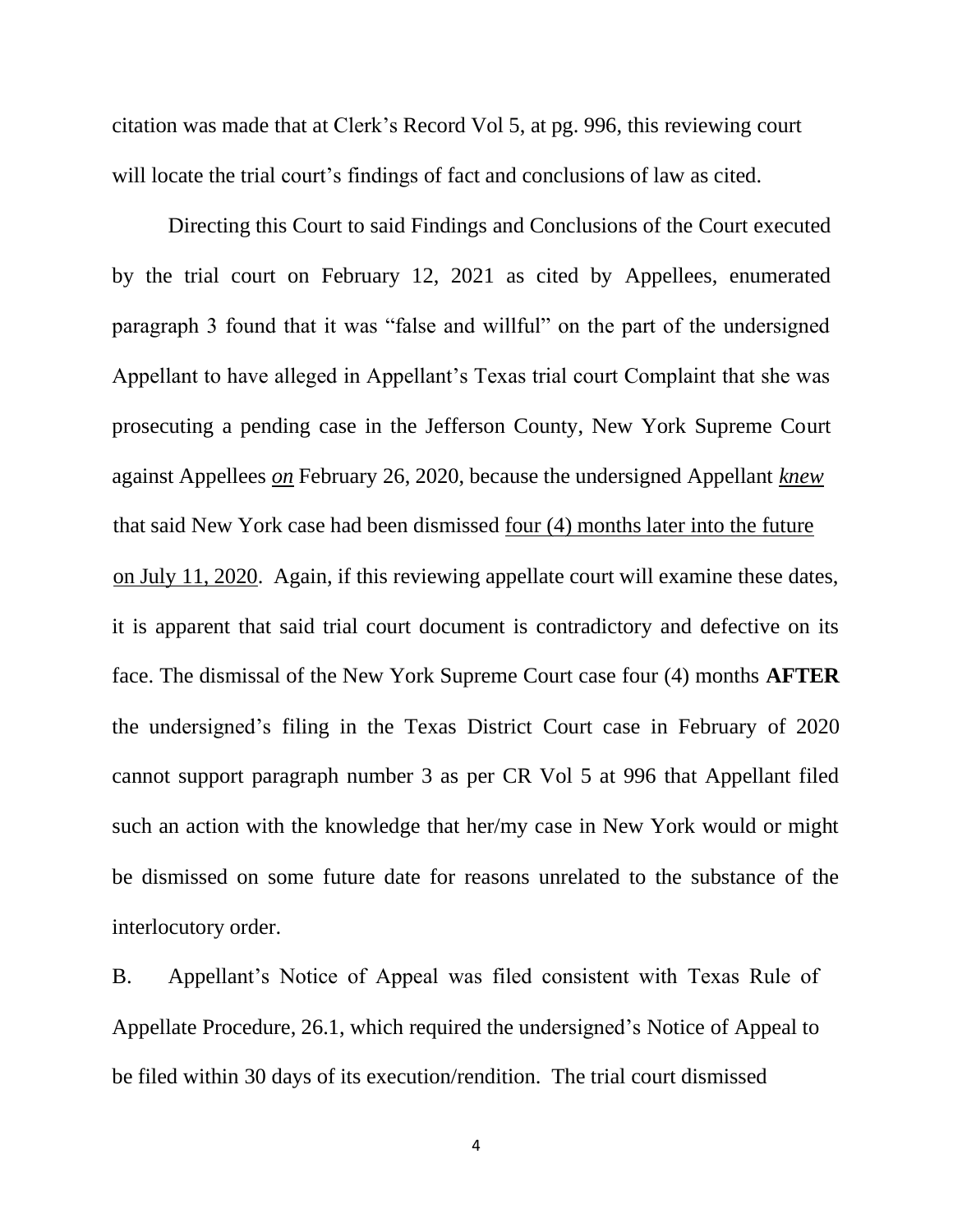Appellant's case on January 6, 2021. Undersigned Appellant filed the Notice of Appeal on January 24, 2021. More than 30 days after the execution and rendition of the trial court's judgment and order of dismissal, the trial court issued its Findings and Conclusion of Law on February 12, 2021 (CR Vol 5 at 996). Said differently, Appellant was compelled to bring the instant appeal blindly because there had yet to be any Findings and Conclusions of Law. Rule 13 sanctions are supposed to provide *due* notice; Be based upon the trial court's informed inquiry, *Together*, with a qualifying guiding legal standard in furtherance of same.

Without qualifying a fixed standard, a trial court cannot issue sanctions because the guide is absent. *Cire v. Cummings,* 134 S.W.3d 835, 838-39 (Tex.2004).

An appellate court may reverse the trial court's ruling only if the trial court acted without reference to any guiding rules and principles, such that its ruling was arbitrary or unreasonable.

The trial court's Findings and Conclusions of Law failed to identify any guiding legal principle or precedent that stands for the proposition that a litigant could be found culpable or at fault for judicial orders that are executed four (4) months into the unknown future. Perhaps more dispositive is whether the trial court's delay in issuing its Findings and Conclusions of Law, issued more than 30 days after the order/judgment of dismissal, with its apparent defects, is an appropriate legal burden that should be suffered/carried by the undersigned pro se appellant.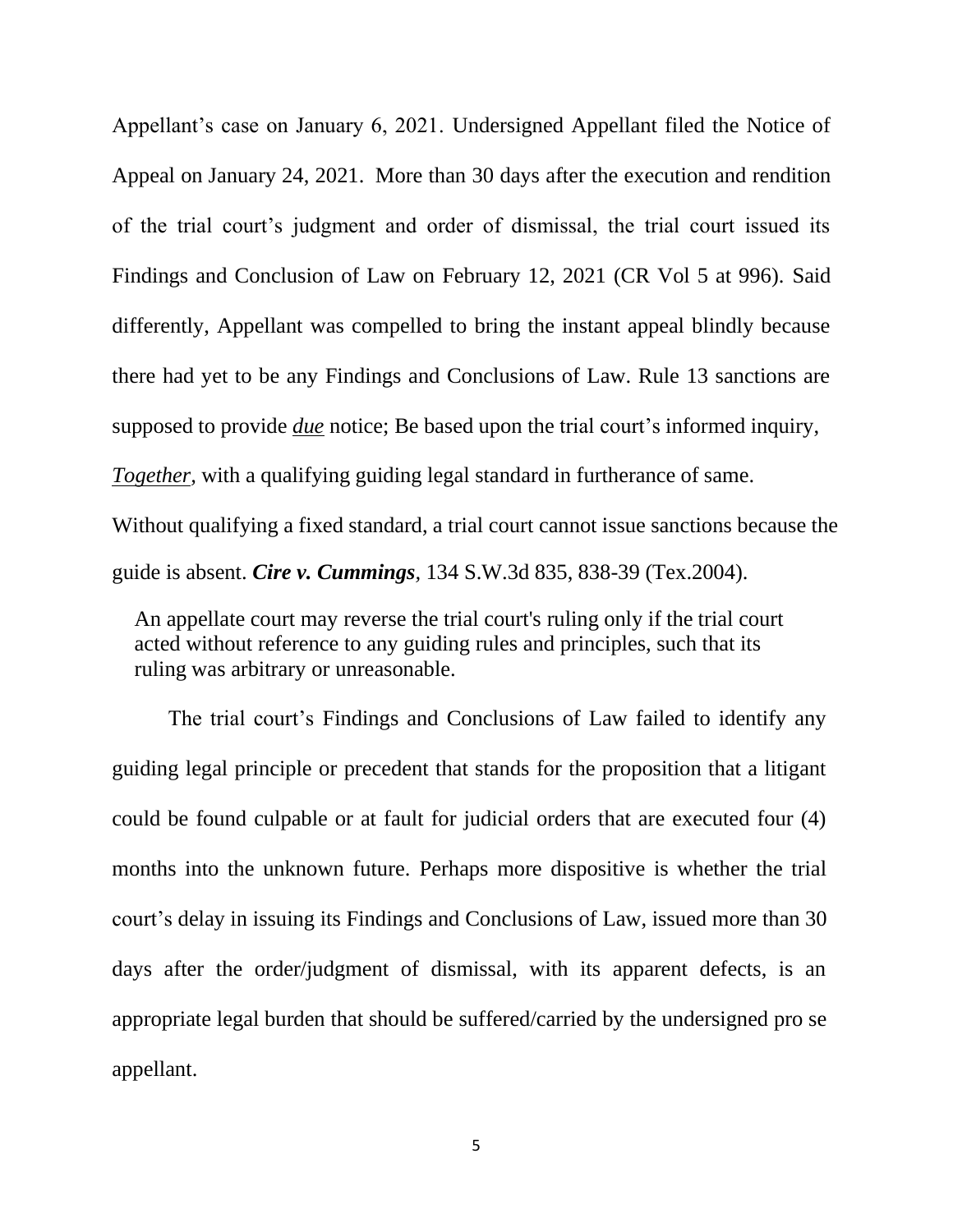C. Appellant's initial filings in the Texas District Court on February 26, 2020, were the same documents the undersigned filed in October of 2020. Appellant's online examination of the docket did not reflect the presence of these documents. Without these documents being duly accounted for as filings, per the online examination of the undersigned via the Clerk of Courts, the District Court could not be reasonably expected to grant Appellant the relief being sought, to wit, enforcement of the interlocutory order for the return of my animals. Nonetheless, the same interlocutory May 2, 2019, order from the New York Supreme Court, Appellant's Appendix #2, was never vacated by the issuing New York court.

## II. **The Absence of Record Findings from New York and Texas Trial Courts to Support Appellees' Inflammatory Arguments of Bad Faith Against Appellant**

A. While the New York court ultimately found that undersigned Appellant failed to allege claims that had "legal sufficiency", the record is devoid of anythingtantamount to this interlocutory order being vacated. The New York court dismissed Appellant's case due to insufficiency of the pleadings, but there has never been a judicial word offered by the same court to repudiate the interlocutory order. Appellees have characterized these facts in a *creative* manner that continues to attribute some premediated false, malicious, and willful bad faith conduct to Appellant. The interlocutory order, Appendix #2, was *never* found to be fraudulent, untruthful, nor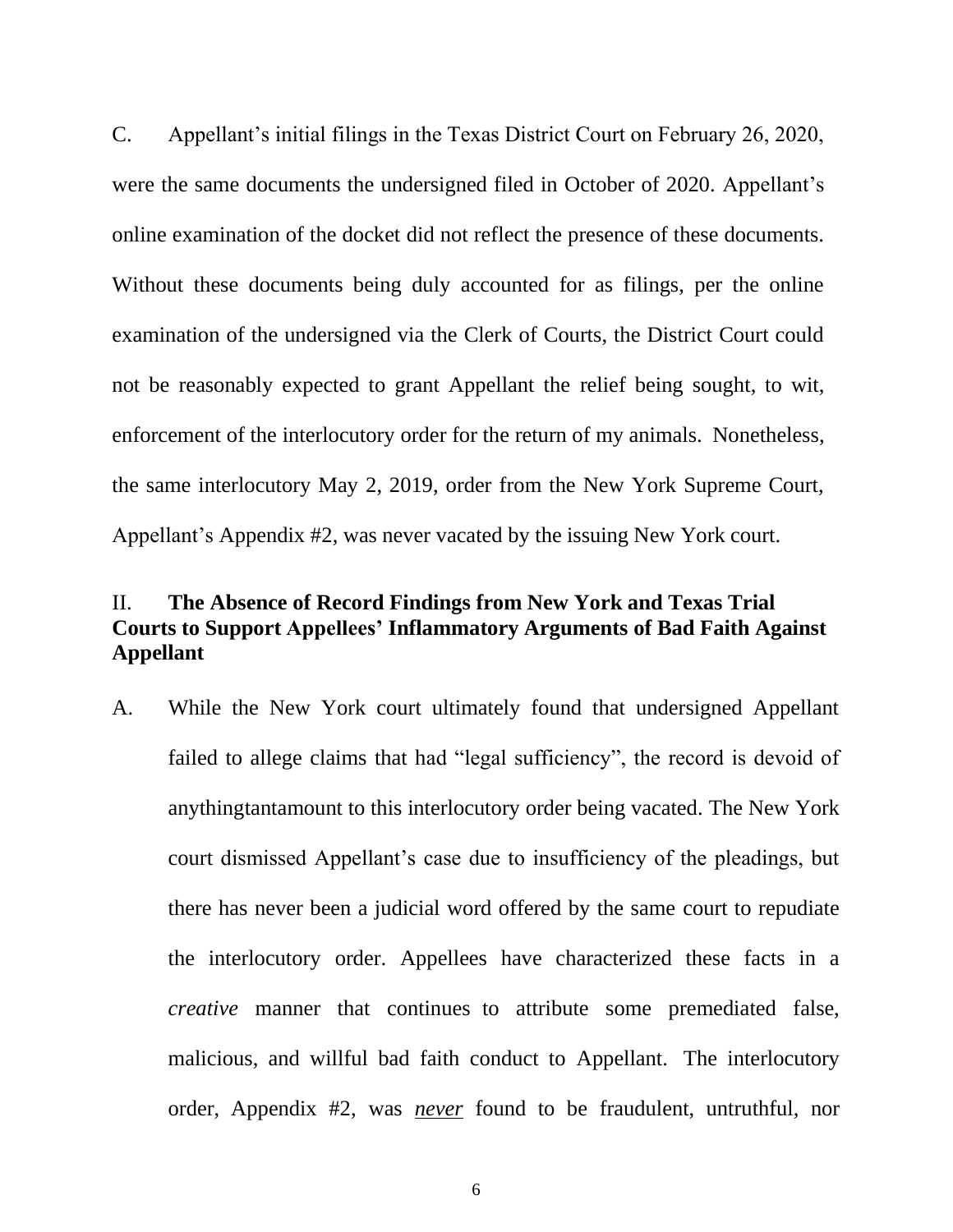premised upon misrepresentations. Appellees' arguments, emotional and full of inflammatory assaults are a giant leap into fantasy supposition. Appellees argued that the dismissal of Appellant's New York case 4 months after she filed suit in the Texas District Court, is a per se admission that something was inappropriate about the way/means Appellant obtained the interlocutory order 1 year earlier.

As an easy parallel, consider the order of a family court that finds that a father should be allowed visitation of his child. A subsequent dismissal of the divorce petition does not invalidate the existence of the parent-child relationship found to exist prior to said dismissal. Continuing with this parallel, nor should the father be sanctioned for presenting an interlocutory order to a foreign state court *prior* to the dismissal of the divorce petition back in his home state for unrelated matters that did not embrace the substance of the interlocutory order compelling the visitation. In other words, his paternity is not deemed lost, vacated, nor assumed judicially repudiated making him subject to sanctions just because the divorce petition was dismissed for "insufficiency" to state a cognizable legal claim.

Appellees' bold and over-stated arguments go beyond and past anything the record supports. Saying that the New York trial court interlocutory order of May 2, 2019, was "invalid", pg. 6 of Appellees'

7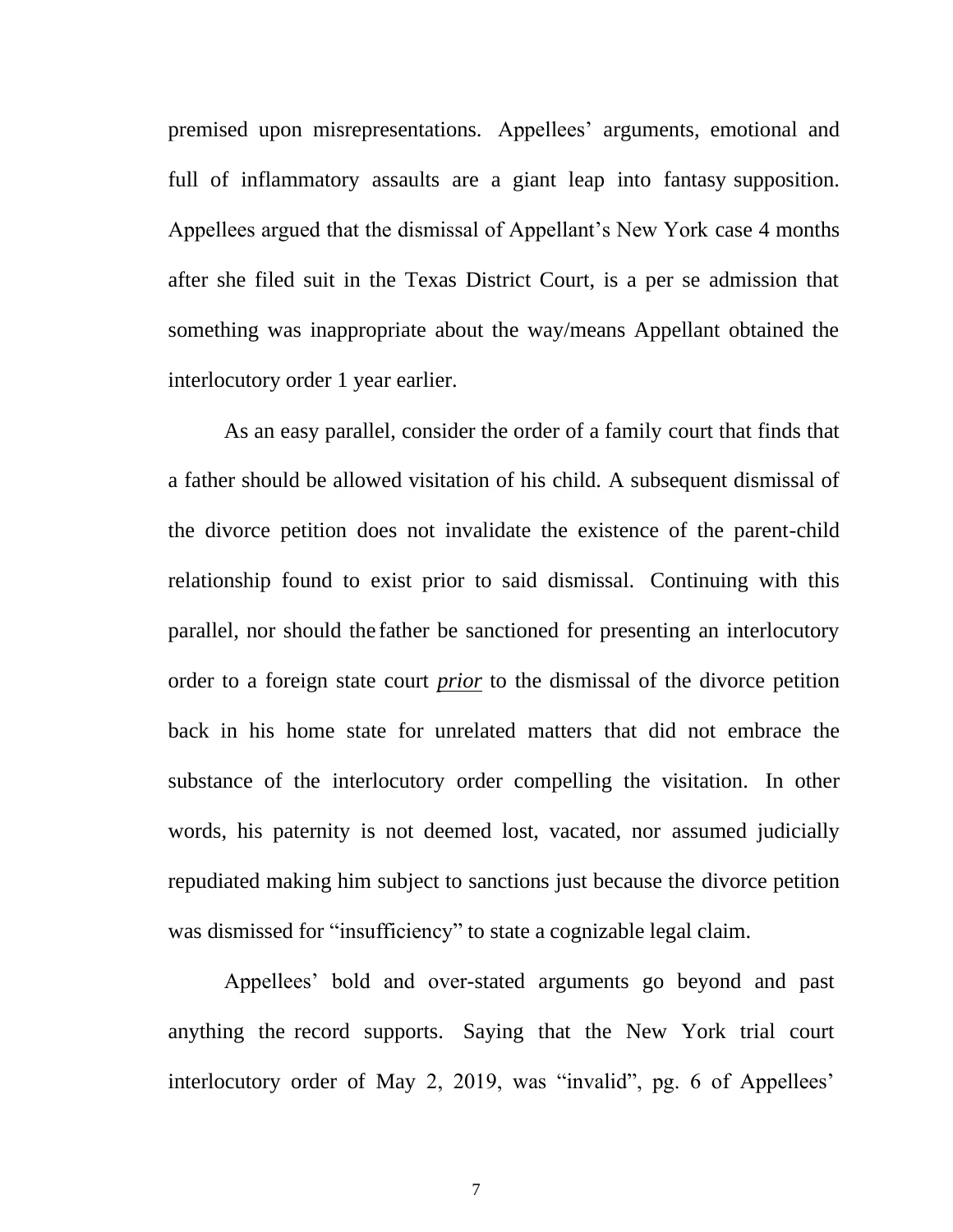Answer Brief, should have followed with a full exposition as to how the order was deemed invalid, vacated, or judicially repudiated. Appellees will not yield or recognize the difference between a properly issued interlocutory order vested with res judicata standing over the specific factual matters it governed, to wit, the return of Appellant's property, as compared to the dismissal of a legal action with no relation back to the substanceor facts of a previously issued interlocutory order.

B. Appellant wanted the Texas District Court to enforce a properly executed interlocutory New York State Supreme Court order that compelled Appellee Thomas to return her exotic animals. Because Appellant had never heretofore sought enforcement help from a Texas District Court about this May 2, 2019, interlocutory order from New York, there is no basis to entertain any aspect of "resjudicata" being an impediment or block to the sought-after relief. Res judicata is the same thing as saying this legal issue was already fully adjudicated, addressed, ruled upon and disposed of by a court that had subject matter and personal jurisdiction. *In re Fuentes,* **530 S.W. 3d 244** (Texas App. 2017). There was never a prior time when Appendix #2 was vacated with words from a judge finding that Appellant was not the rightful property owner of said animals. Appellees' arguments are broad. They try to encompass legal issues without facts to support such colorful angst. They are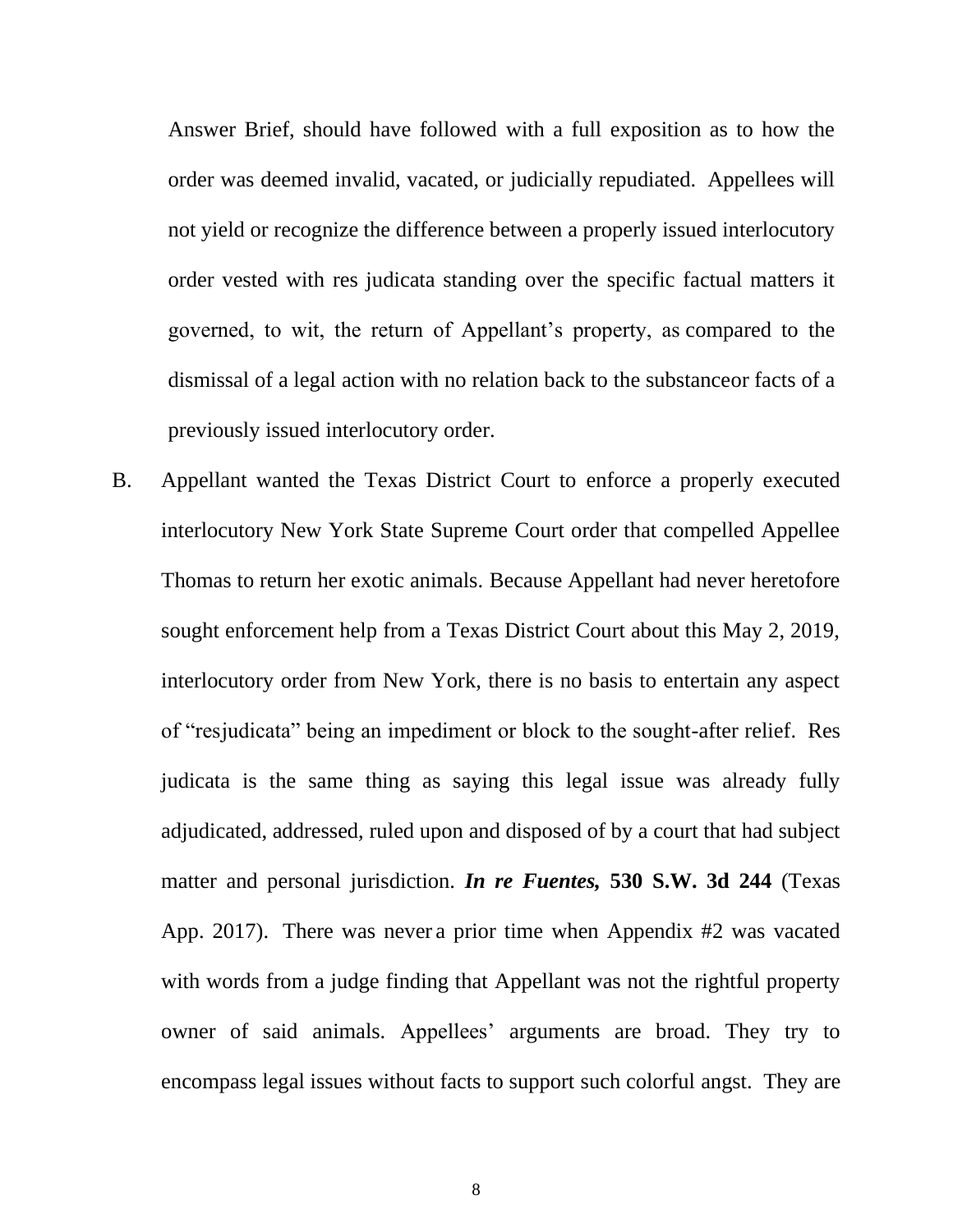unfounded shot-gun blasts of legalese and legal terms of art. Appellees' presumptive giant leaps are spirited and persuasive, but wholly illogical.

- C. Last, precedence indicates that the levy of sanctions on a litigant who is considered indigent by the court is ineffective and unreasonable. The Plaintiff's assertion that the monetary sanctions were inappropriate is supported by case law.
	- 1. In *REULE*, (Appellant) v. *M & T MORTGAGE et al*., (Appellees) NO. 14-13-00502-CV (Tex. App. Oct. 29, 2015), the Court opined "when the sanctioned litigant has no money, the money alternate is meaningless."
	- 2. In *Montgomery v. Mattucci* (NO. 02-11-00418-CV (Tex. App. May. 23, 2013), the levy of monetary sanctions on an indigent litigant was "an abuse of discretion".
	- 3. In *Mathis v. State* (424 S.W.3d 89 (Tex. Crim. App. 2014), it was also opined that "whenever monetary payments are proposed . . . the trial judge must consider the . . . the ability to pay before imposing monetary conditions. Even though *Mathis v. State* was a criminal appeals case, it reveals the treatment of the indigent when considering sanctions which should also apply to civil proceedings.

The decision of the Court to levy an exorbitant sanction on conduct which wasn't in bad faith, and with no evidence to support such an

9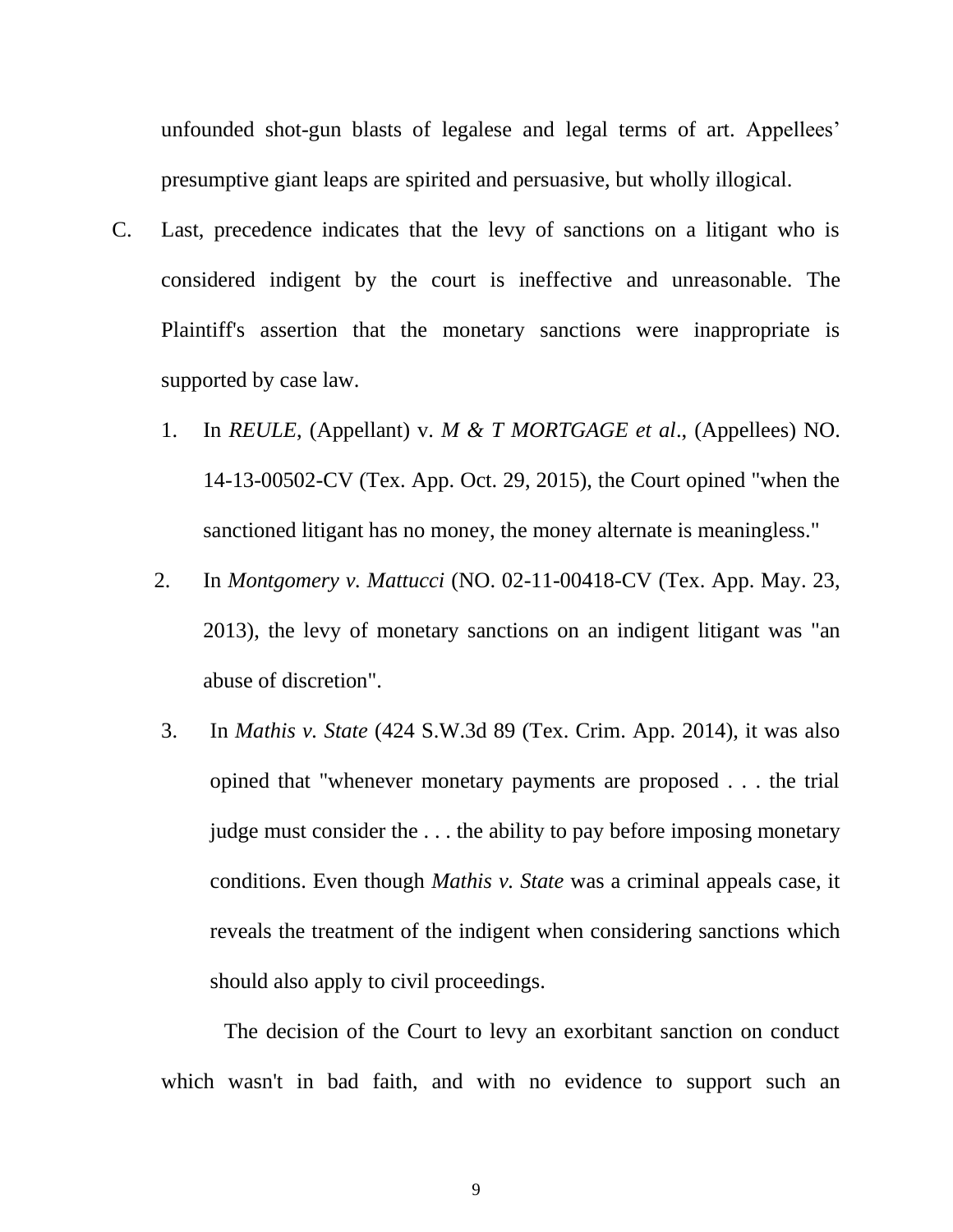assumption by the court, was unwarranted and an abuse of discretion. No actions on the part of the Plaintiff were evidence of conscious disregard or deliberate neglect. *Wheeler v. Green* 157 S.W.3d 439 (Tex. 2005) Nor did any of her actions cause a hindrance of any core function of the Court.

#### **CONCLUSION & PRAYER FOR RELIEF**

Appellant was supposed to have an evidentiary hearing so that the trial court could assess the credibility and motives of the undersigned. An evidentiary hearing is also required so the Court can make factual determinations about the person signing the pleadings credibility and their motives. *Bisby v. Dow Chem. Co*., 931 S. W.2d 18, 21 (Tex. App. 1996). The trial court did not convene such a hearing and did not inquire into issues as to whether Appellant believed a validly issued New York Supreme Court interlocutory order would still apply and be enforceable relative to Appellant's ownership and return of her animals. Appellees avoided addressing the absence of such an evidentiary hearing.

The trial court issued its Findings of Fact and Conclusions of Law after the expiration of the 30 days' time for filing a Notice of Appeal. "A trial court's failure to specify the good cause for sanctions in a sanction order may be an abuse of discretion." *Gaspard v. Beadle*, 36 S.W.3d 229, 239 (Tex. App. 2001).

Finally, the Findings of Fact and Conclusions of Law is facially defective and should be vacated because it finds Appellant to be at fault for filing an action in Texas, followed by a dismissal of the New York case from whence the interlocutory order was issued over 4 months later. Being held to willful premeditated wrongdoing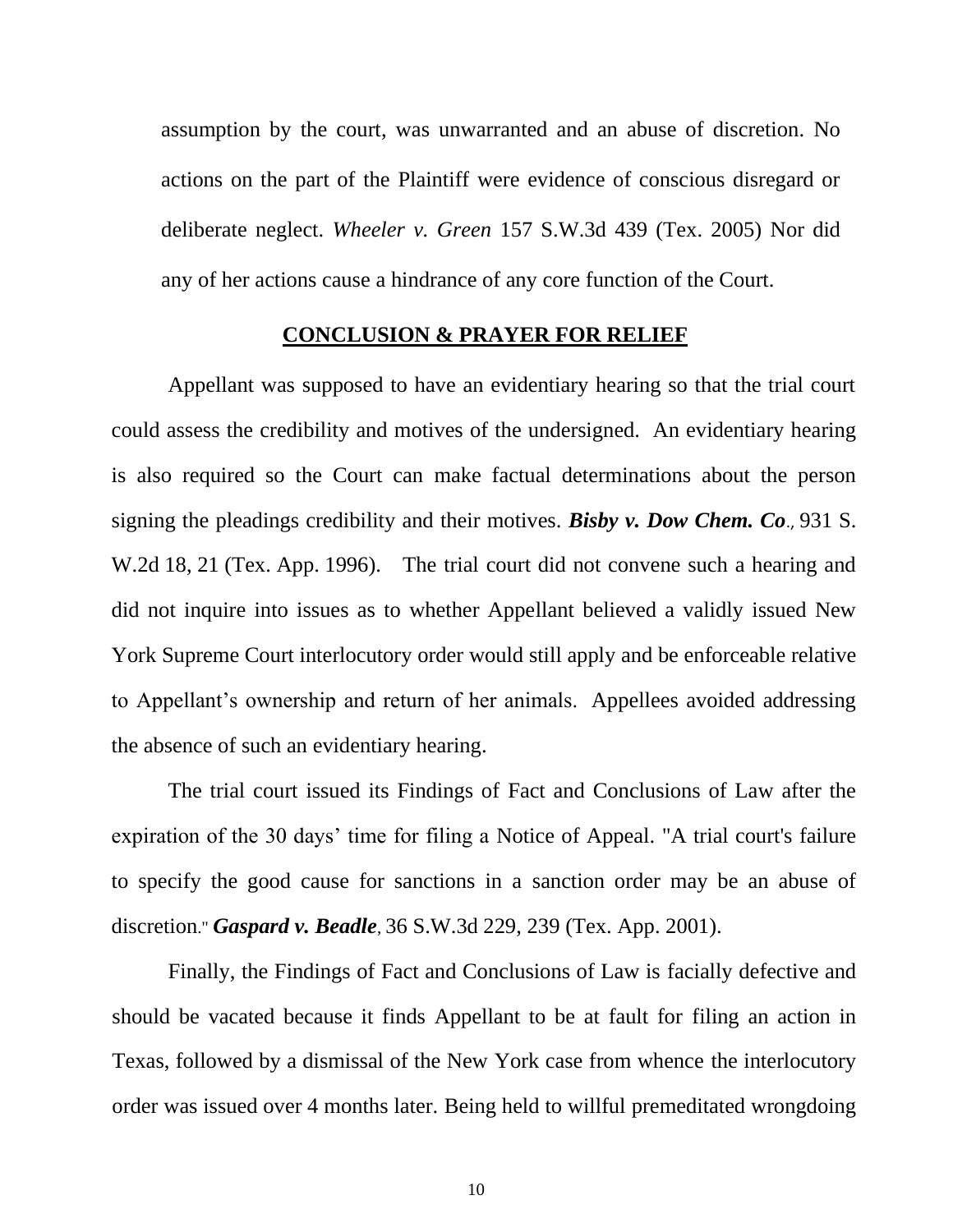about a case dismissal in New York that happened 4 months later was an abuse of discretion. It attributed knowledge to Appellant of unknown future matters.

Appellant requests that this Court vacate the sanctions order of January 6, 2021 and remand this case back to the trial court for enforcement of the duly issued foreign interlocutory order and to hear the plaintiff's motion for sanctions against the defendant.

Date: January 22, 2022 Respectfully Submitted,

Carrie M. Leo, *Appellant Pro Se*

### **AMENDED CERTIFICATE OF SERVICE**

I certify that on January 22, 2022, Appellant's REPLY Brief was served

on counsel under Texas Rules of Appellate Procedure 9.5(d)(e) to

Paul L. Fourt, Jr., Esq. Bar No. 00785874 Law Office of Paul L Fourt Jr. D. J. Lerma Building 1000 E Van Buren St Brownsville, TX 78520 Telephone: (956) 546-5245 Email: pfourt@msn.com *ATTORNEY FOR DEFENDANTS TYLER THOMAS & NICHOLAS STACEY*

Carrie M. Leo, *Appellant Pro Se* 3199 Walworth Road Walworth, New York 14568 Telephone: (315) 538.8316 Email: carrieleo15@gmail.com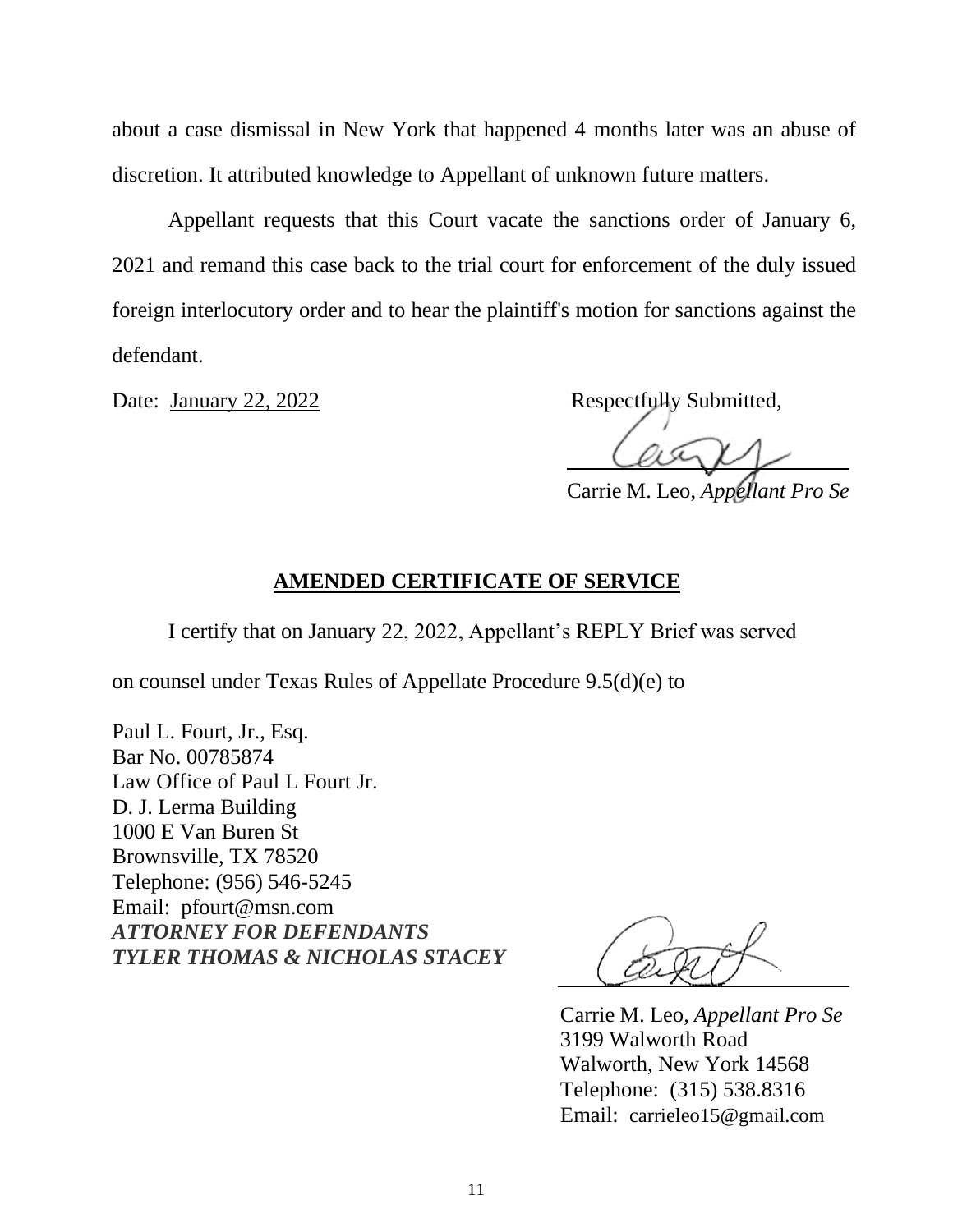### **AMENDED CERTIFICATE OF COMPLIANCE**

This brief complies with Texas Rules of Appellate Procedure 9.4 because the sections covered by the rule contain no more than 2,272 words. The font used in the body of the brief is no smaller than 14 points, and the font used in the footnotes is no smaller than 12 points.

Carrie M. Leo, Plaintiff, Pro Se 3199 Walworth Road Walworth, New York 14568 315.538.8316 carrieleo15@gmail.com